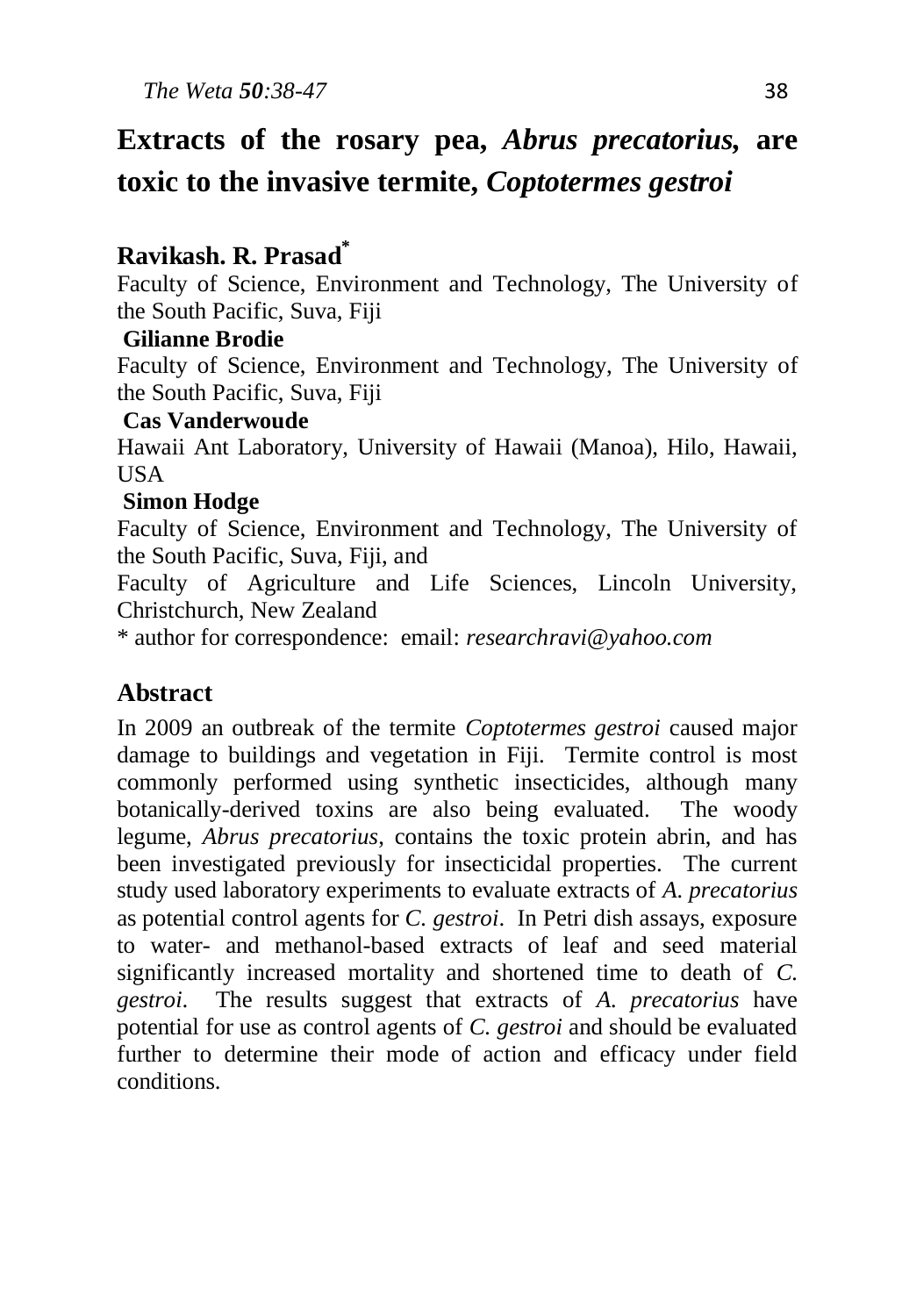# **Introduction**

In 2009 an outbreak of the Asian subterranean termite, *Coptotermes gestroi* (Wasmann 1896) (Isoptera: Rhinotermitidae), occurred in the Lautoka district of Viti Levu in Fiji causing major damage to homes, schools and vegetation. According to the Biosecurity Authority of Fiji (*pers. comm*.) the Fijian government spent more than FJ\$3 million between 2009 and 2011 on the problem of *C. gestroi* infestation, which involved application of chemical treatments, repair of damaged structures and education of local residents. Control of *C. gestroi* in the Lautoka area was primarily based on the commercially-available product 'Termidor' (which contains the active ingredient fipronil) imported from Australia, with prices to treat a typical Fijian house ranging between FJ\$170 to FJ\$250. The Fiji Government indicated that new termite infestations would only be treated on a 'user pays' basis, and home owners that could not afford to pay for the chemical treatments would also be liable to pay for their own house repairs, estimated in the region of FJ\$8000, close to the estimated per capita gross national income of FJ\$8300 in 2011 (Burese, 2011; Malo, 2011; UNdata Fiji, 2013).

*Coptotermes gestroi* originates from South East Asia and is considered one of the most destructive, economically important, termite species worldwide. Control of *C. gestroi* is still commonly performed using synthetic insecticides, such as bistrifluron, hexaflumuron and imidacloprid (Lee *et al.,*2004; 2009; Hafiz and Hassan, 2008). However, although these insecticides can be highly effective, the adverse effects of these chemicals on the wider environment and human health are of increasing concern and so alternative termite control methods continue to be investigated (Verma *et al.*, 2009).

A number of natural products and plant extracts have been screened for inhibitory activities against invasive or pest social insects such as ants, wasps and termites, with a view to controlling these species in a more 'environmentally friendly' manner. For example, extracts of boxthorn (*Lycium shawii*) and cassava (*Manihot esculenta*) have recently been shown to have strong toxic effects against samsam and leaf cutter ants respectively (de Cavalho Alves et al., 2013; Mashaly et al., 2014), whereas the argentine ant, now a major invasive species in New Zealand, was repelled from herbage treated with by essential oils of wintergreen, cinnamon, cloves, peppermint and (especially) spearmint (Scocco et al., 2012). With regard to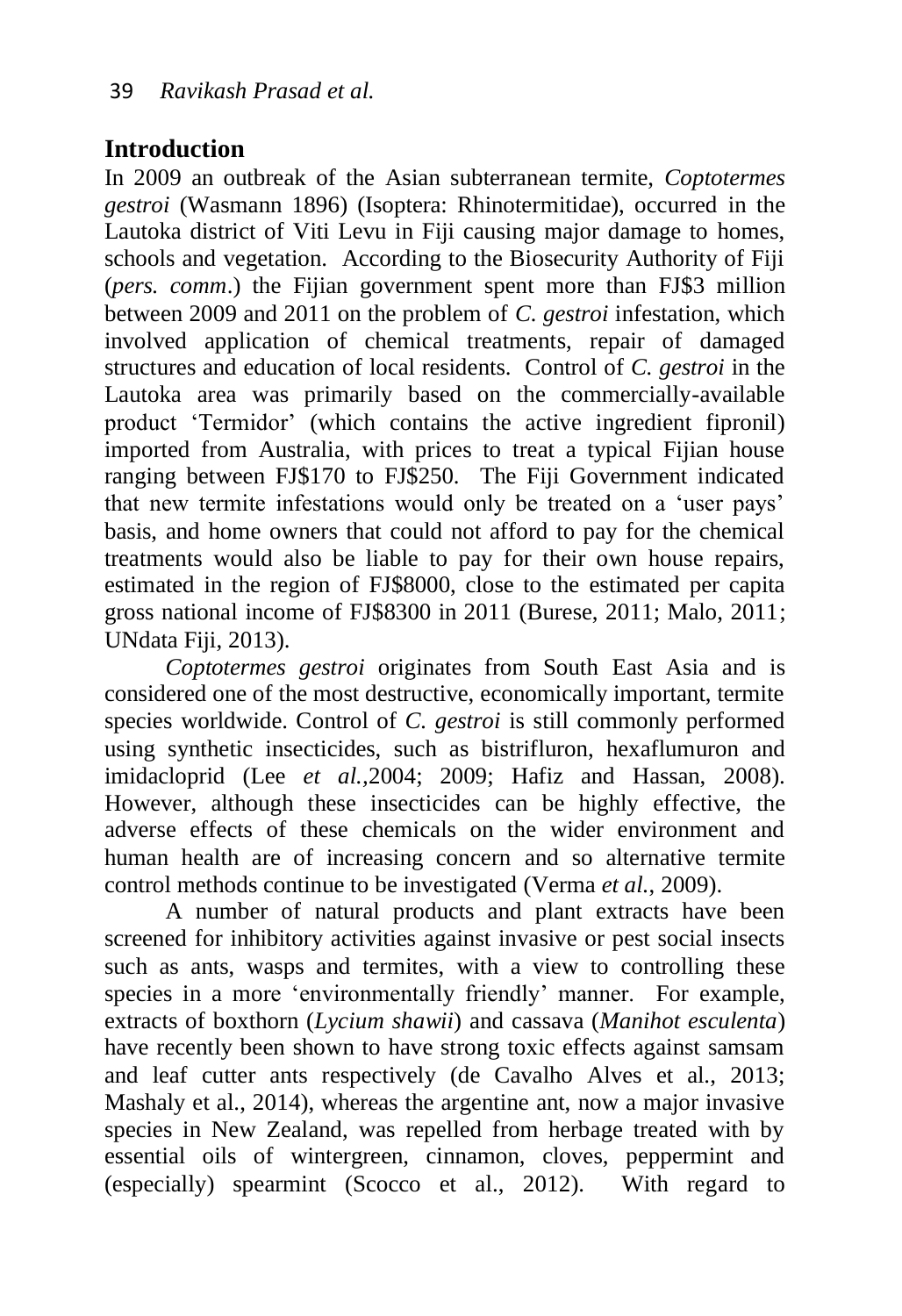termiticides, extracts from white cedar *Melia azedarach,* aroeira *Myracrodruon urundeuva,* teak *Tectona grandis*, stilt-mangrove *Rhizophora apiculata* and the 'suicide tree' *Cerbera odollum* have all been shown to have toxic effects against *C. gestroi* (Hashim *et al.*, 2009; Khalil *et al.*, 2009; Nascimento *et al.* 2009).

The leguminous plant *Abrus precatorius* L. (Fabaceae) ('rosary pea', 'jequirity') is a high-climbing or trailing woody vine that grows in tropical climates (Anand *et al.*, 2010). The plant is native (or an ancient introduction) to Fiji but, because of its tendency to smother or over-grow other native vegetation, is often considered as invasive or a nuisance weed. *Abrus precatorius* has numerous and wide-ranging bioactive properties and the insecticidal effects of this species have been investigated for over a hundred years (*e.g.* Stillmark, 1888; Bhatia et al., 2013). The aim of this study was to use laboratory assays to evaluate water- and methanol-based seed and leaf extracts of *A. precatorius* for toxicity towards *C. gestroi* by measuring both final mortality and time to death.

# **Materials and Methods**

Termites were collected from trees and posts in Tavakubu and Central College School, Lautoka, and housed in glass tanks (90% relative humidity; 28ºC) with wood fragments until used in assays. *Abrus precatorius* leaves and seeds were collected from Malomalo Village and the leaves and seeds washed, frozen for 3 days, freeze dried for 3 days and then ground to a fine powder using an electric grinder. Methanol extracts were prepared by mixing 500g of leaf or seed powder with 1 L of methanol (99%) in a conical flask, shaking for 48 hours on an electric shaker and then repeatedly filtering until clear. The filtrate was dried using a rotary evaporator at 60˚C and a stock solution prepared by re-dissolving 10 g of the dried extract in 20 ml of methanol to obtain a 50% w/v solution, which was in turn serially diluted to give desired concentrations for bioassays (10% and 1%  $w/v$ ). Water extracts were made by direct mixing of *A. precatorius* leaf or seed powder in distilled water at the required concentrations (10% and 1% w/v). The mixtures were placed on a shaker for 48 h and then filtered. All solutions were stored at  $4^{\circ}$ C until used.

Toxicity assays were performed using glass Petri dishes (9 cm diameter) as the experimental arenas. Filter papers were dampened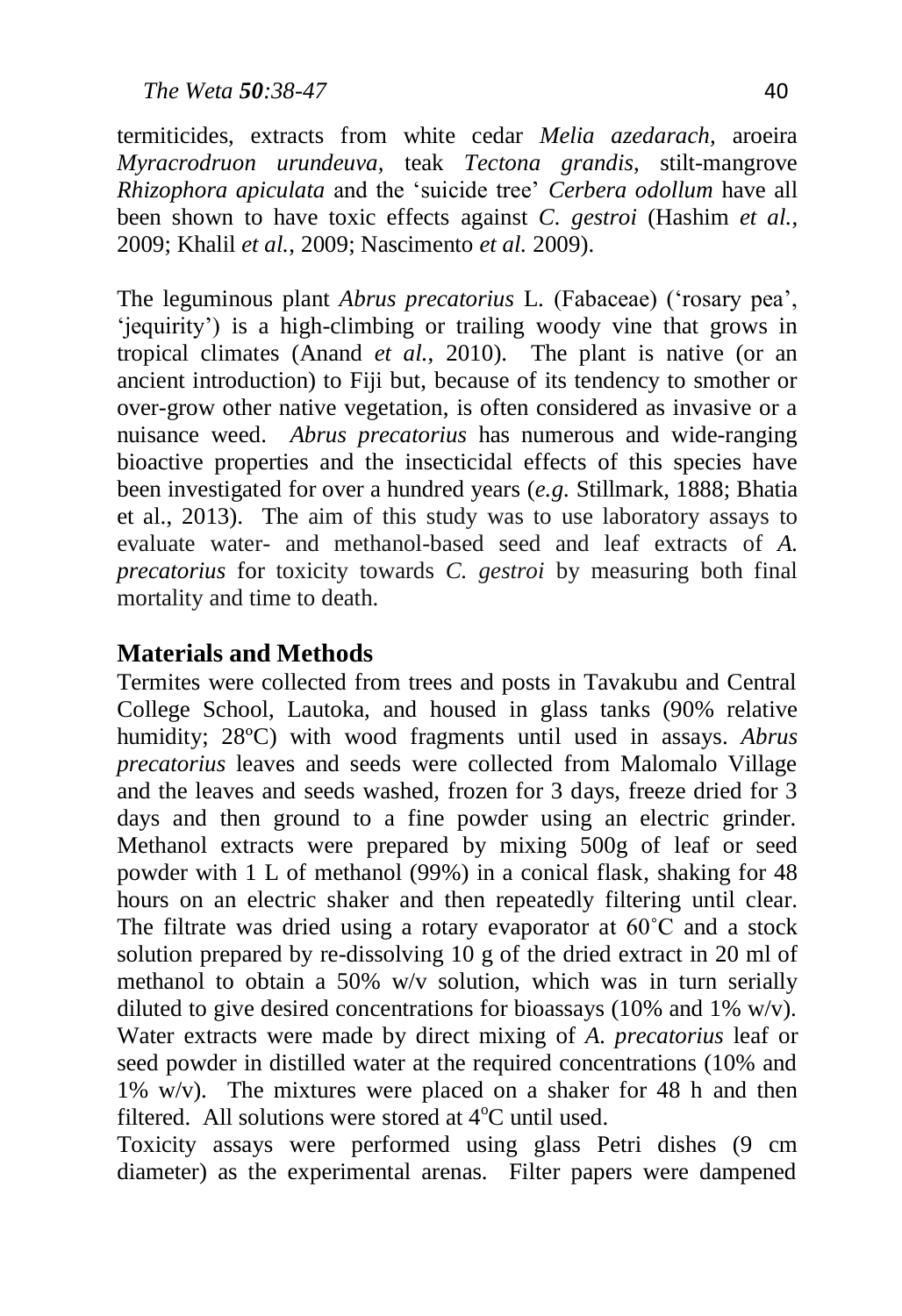with 2 ml of solution and excess fluid allowed to evaporate. There were three replicate Petri dishes for all test solutions. Distilled water or methanol (99%) were used as appropriate control treatments. Twenty five termites were added to each of the Petri dishes, and daily mortality of *C. gestroi* recorded in each dish for 10 days, with dead individuals being removed each day to prevent contamination. The Petri dishes were maintained in a hygrostatic tank at 28ºC and 90±10% RH and the high humidity ensured the filter papers remained moist throughout the 10 d trial.

The mean time of death (MTD; d) for termites in each Petri dish was calculated by:

$$
MTD = \frac{\sum d_i D_i}{\sum D_i}
$$

where  $d_i$  = the *i*<sup>th</sup> day since the assay started and  $D_i$  = number of termites which were recorded newly dead on *d<sup>i</sup> .*

## **Results**

There was a strong correlation between MTD and concentration for both the water and methanol extracts (Figure 1:  $r_s > 0.75$ ); P < 0.0005 for all extracts). Death was most rapid when termites were exposed to methanol extracts compared to water extracts (*cf.* Figure 1a & 1b), although mortality had still reached 100% in both of the 10% extracts by Day 10 (Table 1).

Termite mortality exhibited a clear positive relationship with extract concentration for all four types of extract after 1 d and 2 d exposure (Table 1). Mortality was more rapid when exposed to the methanol extracts compared to the water extract of comparable concentrations. For the highest (50%) concentration of methanol extracts, all termites were dead after 1 d exposure to the seed extract and after 2 d exposure to the 50% leaf extract.

There was no control mortality in the water and methanol extracts after 1 d and 2 d (Table 1). However mortality of termites in the control methanol treatment was high after 10 d (83%), suggesting exposure to methanol residues was having some chronic inhibitory effects

#### **Discussion**

The results indicate that exposure to leaf and seed extracts of *A. precatorius* can cause mortality and shorten time to death in the termite *C. gestroi*. Previously, Setiawan *et al.* (2009) reported that methanol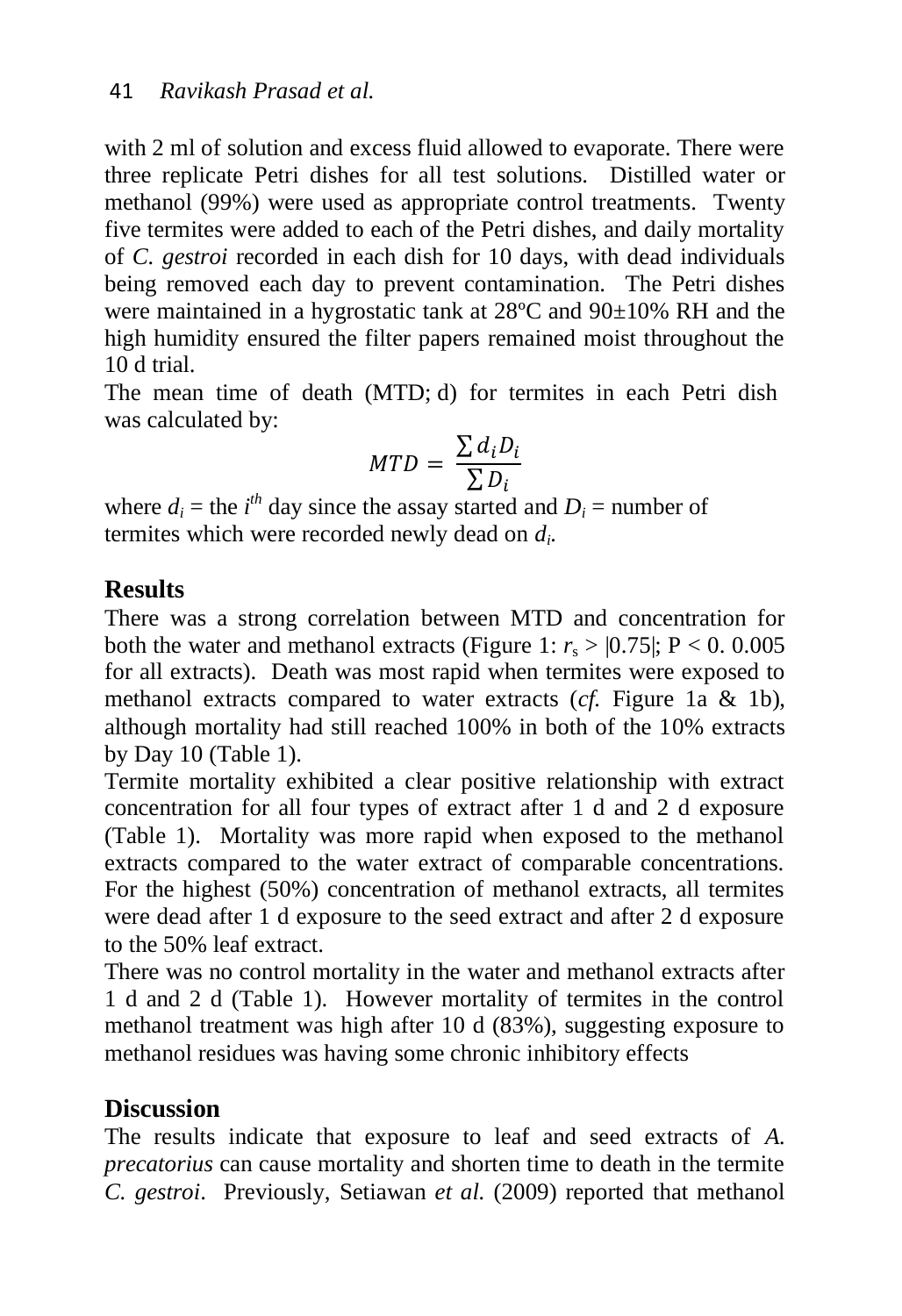extracts of leaves and seeds of *A. precatorius* could produce 100% mortality of *C. gestroi* in 12 days using a 'force-feeding' method. Our study has reconfirmed the toxicity *A. precatorius* extracts against *C. gestroi*, and extended these results by demonstrating that water-based extracts are also toxic*,* and that mortality can be caused by contact with *A. precatorius* extracts or residues as well as by ingestion.

Bait toxicant systems, where active ingredients are incorporated into food baits which are then carried into the termite colony by foraging workers, can substantially reduce pesticide use (Su & Scheffrhan, 1998). In these bait systems, a slow mode of action is important as sufficient time is required for foraging termites to contact the toxin and then return to the colony. This type of action was apparent for some *A. precatorius* extracts: for example the 10% leaf extracts acted fairly slowly (MTD  $\approx$  4-6 d) but still caused 100% mortality after 10 days. A further desirable property of the *A. precatorius* extracts was that there were no obvious repellent effects towards *C. gestroi* and this may have prevented lethal doses being received.

Hoddle (2004) suggested there is scope to control invasive species in a sustainable fashion if one problem species is utilized in some manner that helps to control another. Many other important insect pests of South Pacific islands (*e.g.* mosquitoes and aphids) have also been shown to be susceptible to *A. precatorius* extracts. Thus the development of viable and effective insecticides from this plant may offer multiple advantages in a South Pacific setting, in terms of reduced synthetic pesticide use, more environmentally sound pest control, management of a problem weed, and, ultimately, some economic benefit to the local communities involved.

This study provides preliminary data describing the strong negative effects of *A. precatorius* on *C. gestroi*. However we have not as yet identified the active ingredient(s) and their concentrations in the extracts, and so could not estimate the actual doses of chemicals the termites received. Further investigation of *A. precatorius* extracts is required to ascertain their mode of action and their effectiveness when applied to natural substrates (e.g. soil; foliage; timber) or incorporated into bait toxicant formulations in a field setting.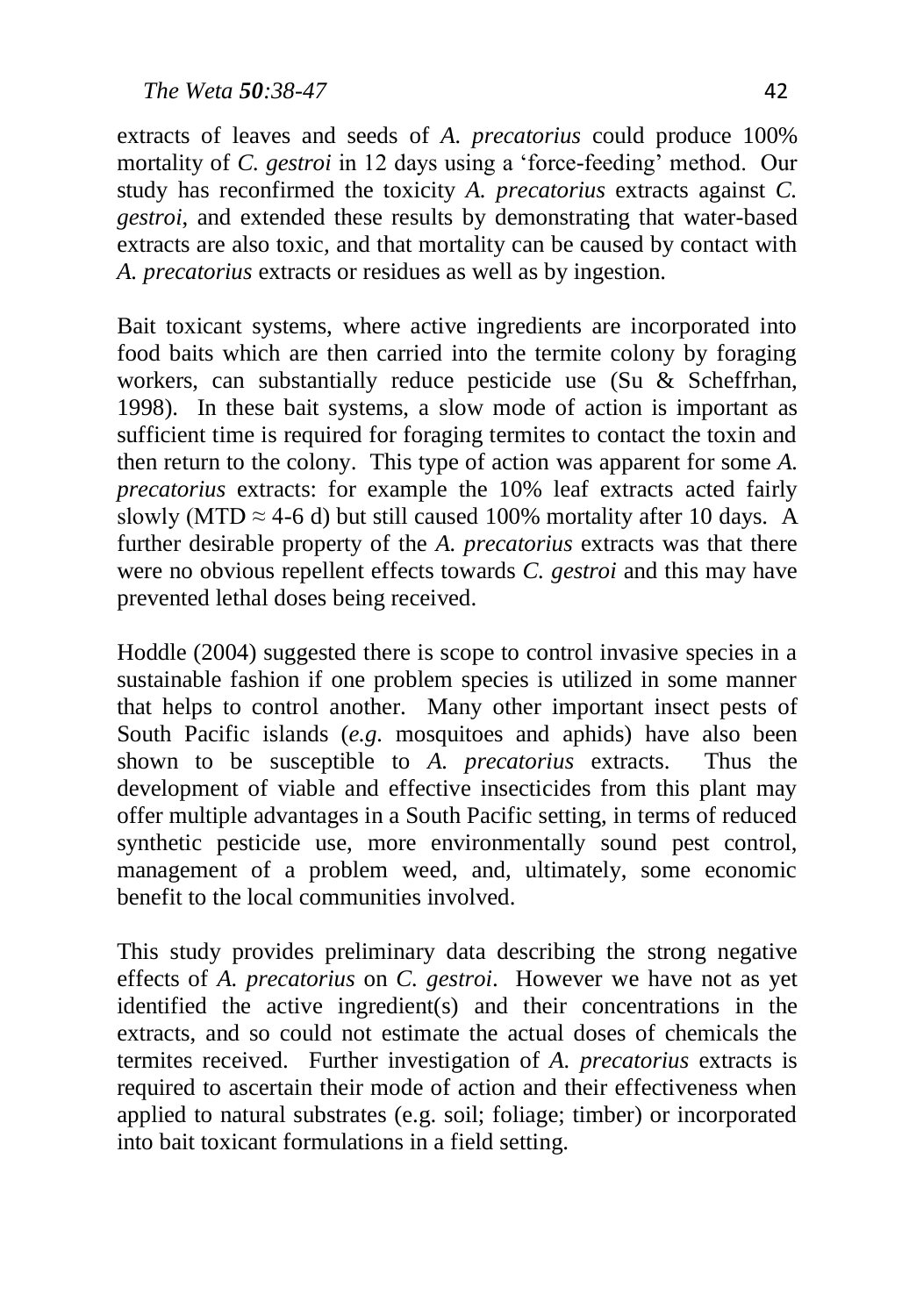#### **Acknowledgements**

We wish to thank Lautoka Central College for allowing us to use their laboratories for experiments and officers of The Biosecurity Authority of Fiji for helping locate and collect termites. This research was funded by the University of the South Pacific.

#### **References**

Anand AR, Kishor OV, Rajkumar SV, Chandrashekhar U D & Tanaj ND. 2010: *Abrus precatorius* Linnaeus: A phytopharmological review. *Journal of Pharmacy Research,* **3**: 2585-2587.

Bhatia M, Siddiqui NA & Gupta S. 2013: *Abrus precatorius* (L.): an evaluation of traditional herb. *Indo American Journal of Pharmacy Research,* **3**: 3295-3315.

- Burese I. 2011: Chemical boost for eradication. In: *The Fiji Times*, 1/3/11, Fiji Times Limited, Suva. <http://www.fijitimes.com/story.aspx?id=167218>
- Hafiz AMA, Hassan AA. 2008: Preliminary field efficacy of transfer effect of slow acting termiticide (imidacloprid) on subterranean termites population (*Coptotermes gestroi*) (Wasmann) (Isoptera: Rhinotermitidae). *Journal of Biosciences,* **19**: 101-106.
- Hashim R, Boon JG, Sulaiman O, Kawamura F, Lee CY. 2009: Evaluation of the decay resistance properties of *Cerbera odollam* extracts and their influence on properties of particleboard. *International journal Biodeterioration and Biodegradation,* **63**: 1013–1017.
- Hoddle MS. 2004: Restoring balance: Using exotic species to control invasive exotic species. *Conservation Biology,* **18**: 38-49.
- Khalil HPSA, Kong NH, Ahmad MN, Bhat AH, Jawaid M, Jumat S. 2009: Selective solvent extraction of the bark of *Rhizophora apiculata* as an anti-termite agent against *Coptotermes gestroi*. *Journal of Wood Chemistry and Technology,* **29**: 286-304.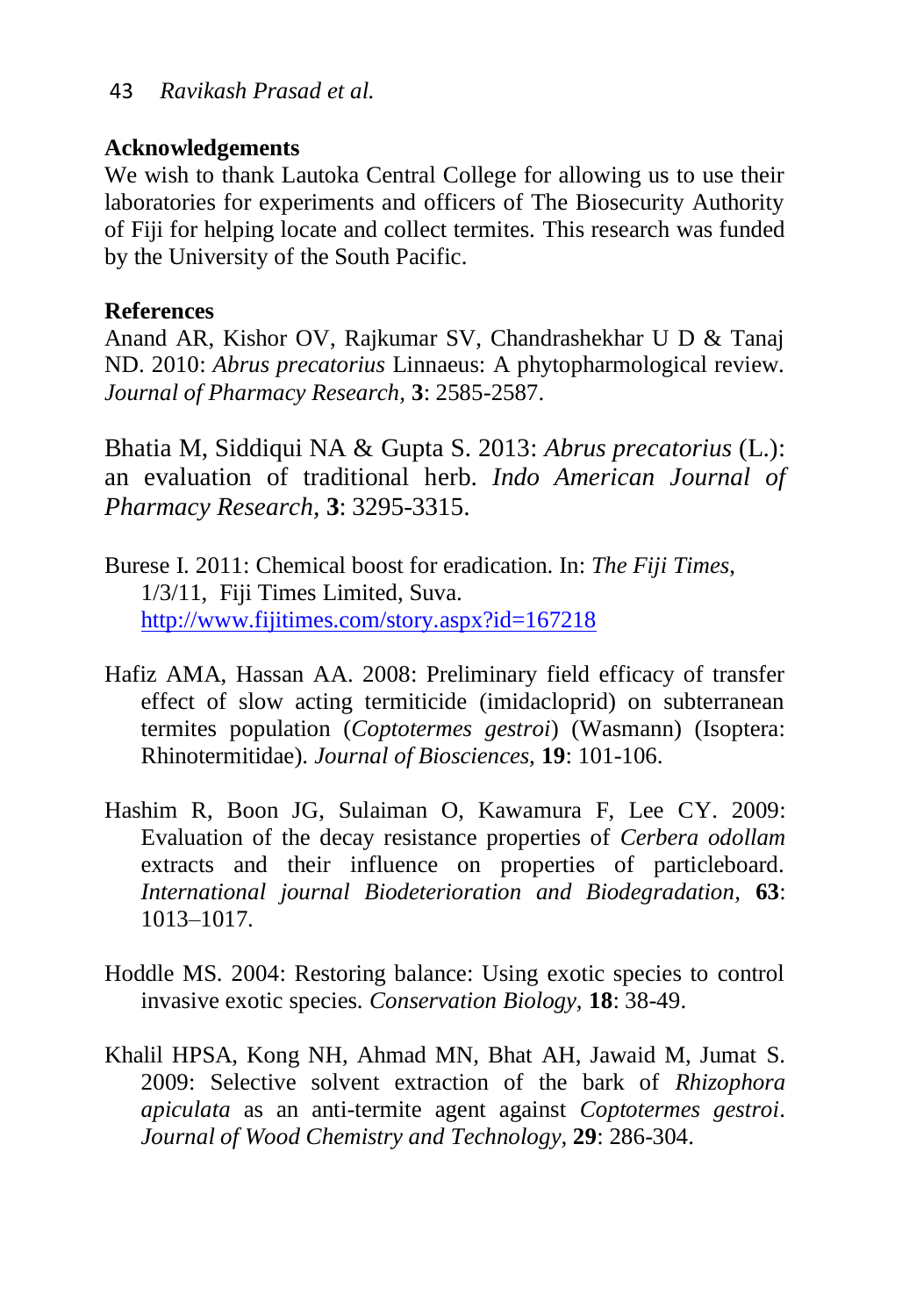- Lee LC, Lee CY, Vongkaluang C, Jaafar MA, Pornkulwat S, Ouimette DG, Tolley M. & Borthe P. 2004 Field efficacy of Recruit<sup>®</sup> III termite bait (0.5% noviflumuron) against *Coptotermes gestroi* (Isoptera : Rhinotermitidae) in Southeast Asia. Presented at the 2004 Annual Meeting and Exhibition.of the Entomological Society of America.
- Malo M. 2011: Termite user-pay system costly. In: *The Fiji Times*, 6/1/11. Fiji Times Ltd., Suva. [http://www.fijitimes.com/story.aspx?id=163401.](http://www.fijitimes.com/story.aspx?id=163401)
- Mashaly AMA, Farooq M, Hozzein W, Al-Qahtani AM, Al-Mekhlafi FA. 2014: Assessment of toxic baits for the control of the samsum ant, *Pachycondyla sennaarensis* (Formicidae: Ponerinae). *African Entomology,* **22**: 204-209.
- Nascimento SM, Franca TML, Ballesteiro PM, Barsanulfo ME. (2009): Potential insecticidal effects of aqueous tree leaf extracts against the subterranean termite *Coptotermes gestroi* (Isoptera: Rhinotermitidae). *Sociobiology,* **53**: 719-728.
- Sajap AS, Lee LC, Shah ZM. 2009: Elimination of subterranean termite colonies with hexaflumuron in an improved bait matrix, preferred textured cellulose (PTC). *Sociobiology,* **53**: 891-901.
- Santos MAI, Correa AD, Alves APD, Simao AA, Alves DS, de Olivereira RL, Saczk AA, Carvalho GA. 2013: Cassava leaf methanolic extracts an an alternative to control of fall armyworm and leaf cutter ants. *Semina: Ciênces Agrárias,* **34**: 3501-3511.
- Setiawan KH, Tarmadi D, Prianto AH, Yusuf S. 2009: Termicidal activities of *Abrus precatorius* L. leaves extract against subterranean termite *Coptotermes gestroi*. **In**: W. Diwanto and A. Kusumaningtyas (eds.) Proceedings of The First International Symposium of Indonesian Wood Research Society, Indonesia Wood Research Society, Indonesia.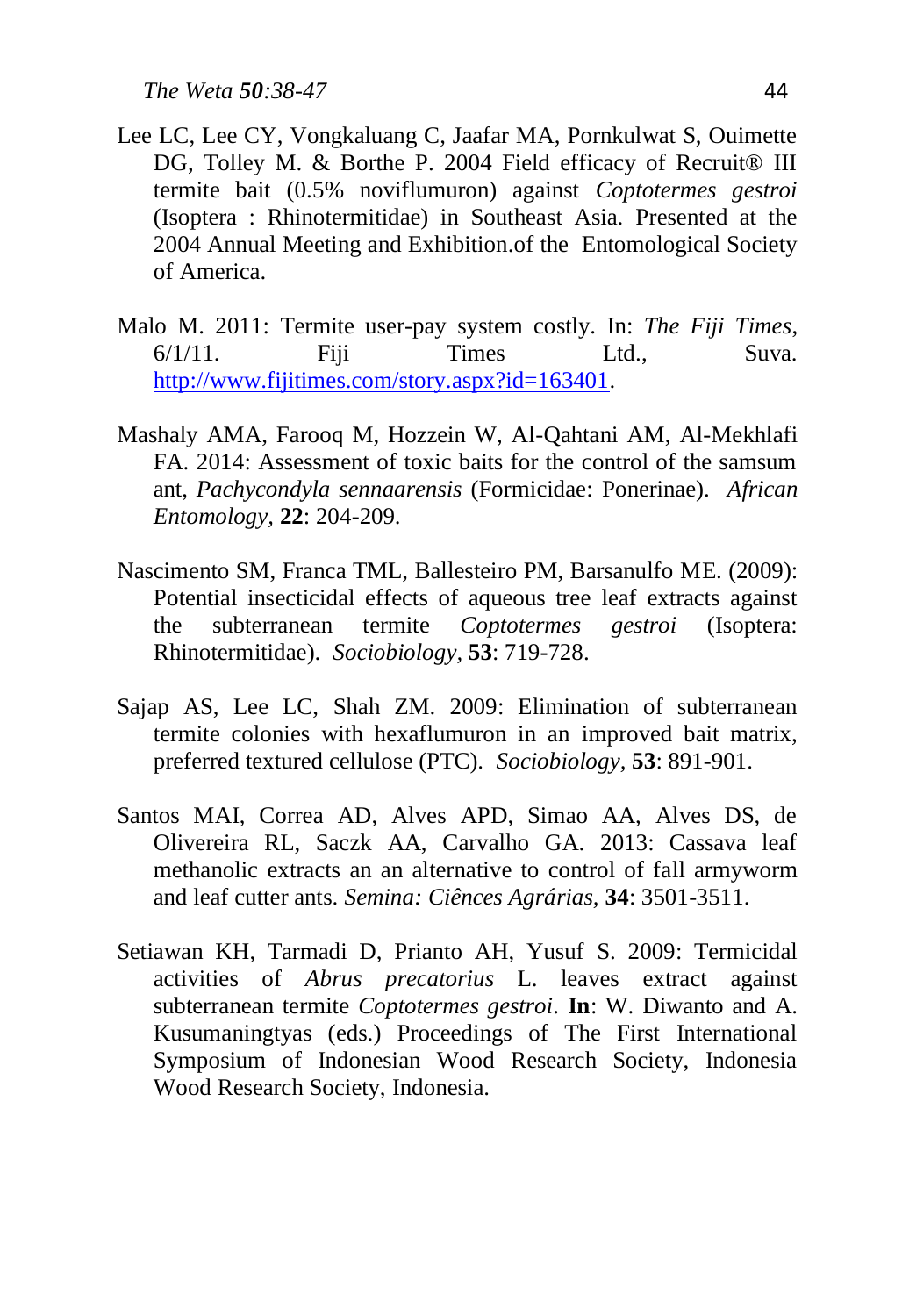- Scocco CM, Suiter DR, Gardner WA. 2012: Repellency of five essential oils to *Linepithema humile* (Hymenoptera: Formicidae). *Journal of Entomological Science,* **47**: 150-159.
- Stillmark H. 1888: About ricin, a toxic enzyme from the seeds of *Ricinus communis* L. and some other Euphorbiaceae*. Arbeiten aus dem Pharmakologischen Institut Dorpat,* **3**: 59-151.
- Su NY, Scheffrhan RH. 1998: A review of subterranean termite control practices and prospects for integrated pest management programmes. *Integrated Pest Management. Reviews,* **3**: 1-13.
- UNdata 2013: Fiji Islands. data.un.org/CountryProfile.aspx?crName=FIJI. Accessed 19/12/2013.
- Verma M, Sharma S, Prasad R. 2009: Biological alternatives for termite control: A review. *International Biodeterioration and Biodegradation,* **63**: 959-972.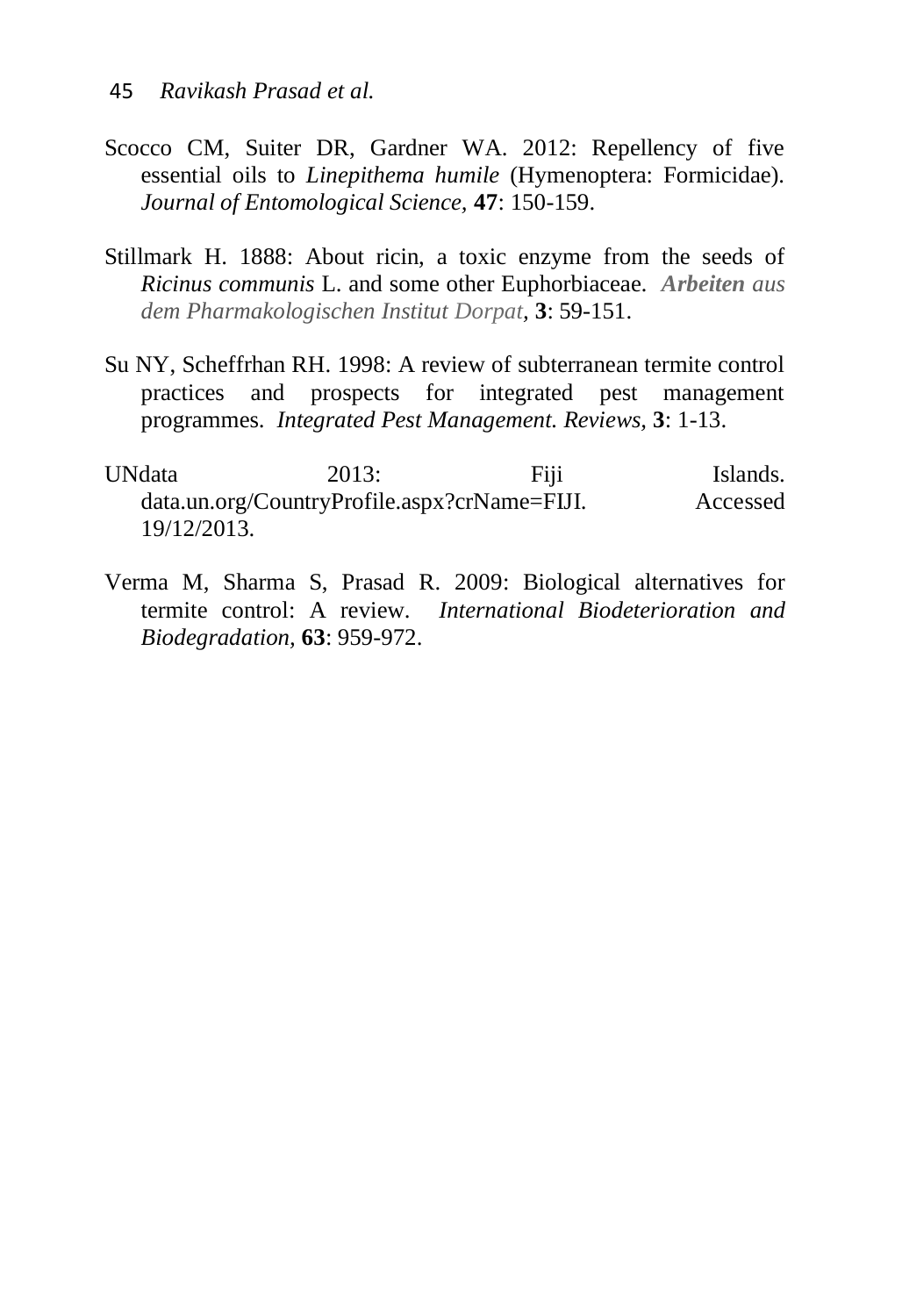

Figure 1. Mean time to death (MTD; days; mean  $\pm$  SE; N = 3) of 25 *Coptotermes gestroi* exposed to filter papers treated with (*a*) methanol and (*b*) water extracts of *Abrus precatorius* leaves and seeds. The doses given are relative concentrations (%) of original leaf and seed extracts (see Methods for details).